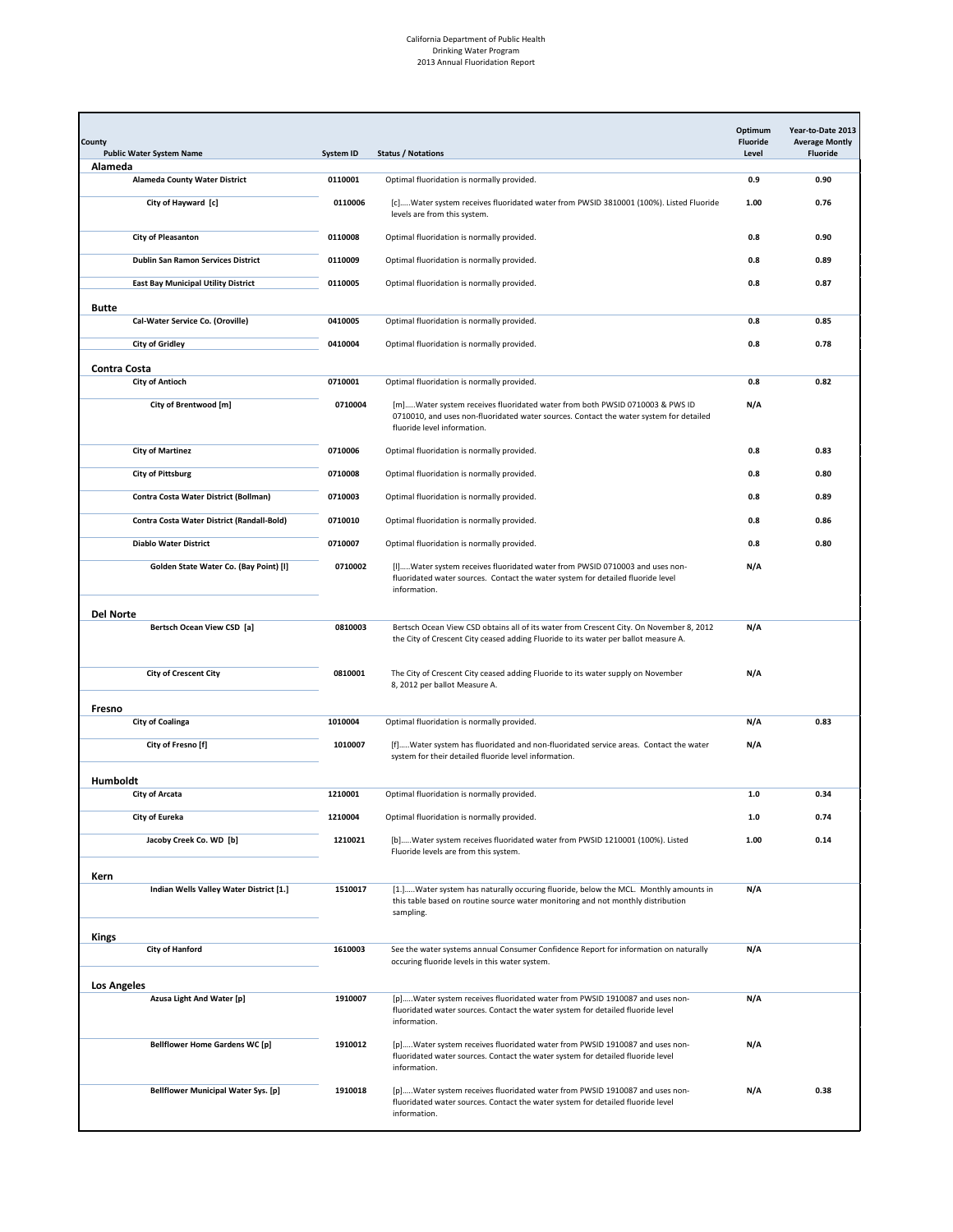| County<br><b>Public Water System Name</b> | System ID | <b>Status / Notations</b>                                                                                                                                                      | Optimum<br>Fluoride<br>Level | Year-to-Date 2013<br><b>Average Montly</b><br><b>Fluoride</b> |
|-------------------------------------------|-----------|--------------------------------------------------------------------------------------------------------------------------------------------------------------------------------|------------------------------|---------------------------------------------------------------|
| <b>Bellflower Somerset Mutual WC [p]</b>  | 1910013   | [p]Water system receives fluoridated water from PWSID 1910087 and uses non-<br>fluoridated water sources. Contact the water system for detailed fluoride level<br>information. | N/A                          |                                                               |
| Cal State Polytechnic Univ (Pomona) [p]   | 1910022   | [p]Water system receives fluoridated water from PWSID 1910087 and uses non-<br>fluoridated water sources. Contact the water system for detailed fluoride level<br>information. | N/A                          |                                                               |
| Cal-American Water Co. (San Marino) [p]   | 1910139   | [p]Water system receives fluoridated water from PWSID 1910087 and uses non-<br>fluoridated water sources. Contact the water system for detailed fluoride level<br>information. | N/A                          |                                                               |
| Cal-American WC (Baldwin Hills) [p]       | 1910052   | [p]Water system receives fluoridated water from PWSID 1910087 and uses non-<br>fluoridated water sources. Contact the water system for detailed fluoride level<br>information. | N/A                          | 0.54                                                          |
| Cal-Water SC (City of Montebello)         | 1910117   | A mixture of fluoridated and non-fluoridated water is provided. Contact the water system<br>for details.                                                                       | 0.8                          | 0.69                                                          |
| Cal-Water SC (East Los Angeles) [p]       | 1910036   | [p]Water system receives fluoridated water from PWSID 1910087 and uses non-<br>fluoridated water sources. Contact the water system for detailed fluoride level<br>information. | 0.8                          | 0.59                                                          |
| Cal-Water SC (Hermosa/Redondo) [p]        | 1910134   | [p]Water system receives fluoridated water from PWSID 1910087 and uses non-<br>fluoridated water sources. Contact the water system for detailed fluoride level<br>information. | 0.8                          | 0.75                                                          |
| Cal-Water Service Co. (Dominguez) [p]     | 1910033   | [p]Water system receives fluoridated water from PWSID 1910087 and uses non-<br>fluoridated water sources. Contact the water system for detailed fluoride level<br>information. | 0.8                          | 0.71                                                          |
| Cal-Water Service Co. (Palos Verdes) [o]  | 1910104   | [o]Water system receives fluoridated water from PWSID 1910087 (100%). Listed<br>Fluoride levels are from this system.                                                          | 0.80                         | 0.84                                                          |
| City of Alhambra [p]                      | 1910001   | [p]Water system receives fluoridated water from PWSID 1910087 and uses non-<br>fluoridated water sources. Contact the water system for detailed fluoride level<br>information. | N/A                          |                                                               |
| City of Bell Gardens [p]                  | 1910108   | [p]Water system receives fluoridated water from PWSID 1910087 and uses non-<br>fluoridated water sources. Contact the water system for detailed fluoride level<br>information. | N/A                          |                                                               |
| <b>City of Beverly Hills</b>              | 1910156   | Optimal fluoridation is normally provided.                                                                                                                                     | 0.8                          | 0.88                                                          |
| City of Burbank [p]                       | 1910179   | [p]Water system receives fluoridated water from PWSID 1910087 and uses non-<br>fluoridated water sources. Contact the water system for detailed fluoride level<br>information. | 0.8                          | 0.69                                                          |
| City of Cerritos [p]                      | 1910019   | [p]Water system receives fluoridated water from PWSID 1910087 and uses non-<br>fluoridated water sources. Contact the water system for detailed fluoride level<br>information. | N/A                          |                                                               |
| City of Commerce [p]                      | 1910050   | [p]Water system receives fluoridated water from PWSID 1910087 and uses non-<br>fluoridated water sources. Contact the water system for detailed fluoride level<br>information. | 0.8                          | 0.38                                                          |
| City of Compton [p]                       | 1910026   | [p]Water system receives fluoridated water from PWSID 1910087 and uses non-<br>fluoridated water sources. Contact the water system for detailed fluoride level<br>information. | N/A                          |                                                               |
| City of Covina [p]                        | 1910127   | [p]Water system receives fluoridated water from PWSID 1910087 and uses non-<br>fluoridated water sources. Contact the water system for detailed fluoride level<br>information. | N/A                          |                                                               |
| City of El Segundo [o]                    | 1910040   | [o]Water system receives fluoridated water from PWSID 1910087 (100%). Listed<br>Fluoride levels are from this system.                                                          | 0.80                         | 0.80                                                          |
| City of Glendale [p] (quarterly)          | 1910043   | [p]Water system receives fluoridated water from PWSID 1910087 and uses non-<br>fluoridated water sources. Contact the water system for detailed fluoride level<br>information. | 0.8                          | 0.66                                                          |
| City of Glendora [p]                      | 1910044   | [p]Water system receives fluoridated water from PWSID 1910087 and uses non-<br>fluoridated water sources. Contact the water system for detailed fluoride level<br>information. | 0.8                          | 0.54                                                          |
| City of Hawthorne [p]                     | 1910047   | [p]Water system receives fluoridated water from PWSID 1910087 and uses non-<br>fluoridated water sources. Contact the water system for detailed fluoride level<br>information. | 0.8                          | 0.56                                                          |
| City of Huntington Park [p]               | 1910049   | [p]Water system receives fluoridated water from PWSID 1910087 and uses non-<br>fluoridated water sources. Contact the water system for detailed fluoride level<br>information. | N/A                          |                                                               |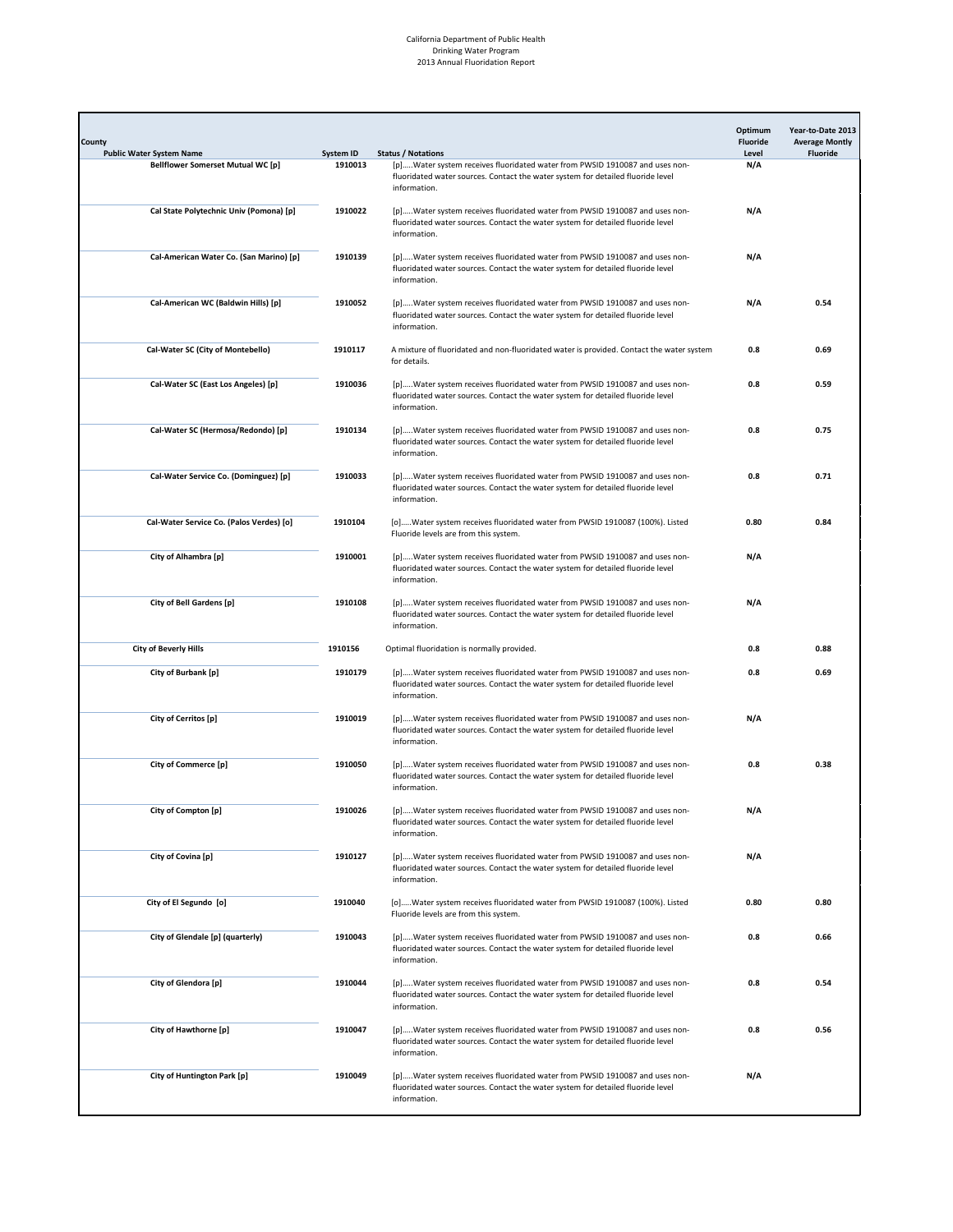| County<br><b>Public Water System Name</b>       | System ID | <b>Status / Notations</b>                                                                                                                                                      | Optimum<br>Fluoride<br>Level | Year-to-Date 2013<br><b>Average Montly</b><br><b>Fluoride</b> |
|-------------------------------------------------|-----------|--------------------------------------------------------------------------------------------------------------------------------------------------------------------------------|------------------------------|---------------------------------------------------------------|
| City of Inglewood [p] (quarterly beginning July | 1910051   | [p]Water system receives fluoridated water from PWSID 1910087 and uses non-<br>fluoridated water sources. Contact the water system for detailed fluoride level<br>information. | 0.8                          | 0.76                                                          |
| City of Lakewood [p]                            | 1910239   | [p]Water system receives fluoridated water from PWSID 1910087 and uses non-<br>fluoridated water sources. Contact the water system for detailed fluoride level<br>information. | N/A                          |                                                               |
| City of Lomita [o]                              | 1910073   | [o]Water system receives fluoridated water from PWSID 1910087 (100%). Listed<br>Fluoride levels are from this system.                                                          | 0.80                         | 0.80                                                          |
| City of Long Beach                              | 1910065   | Optimal fluoridation is normally provided.                                                                                                                                     | 0.8                          | 0.87                                                          |
| City of Los Angeles (LADWP)                     | 1910067   | Optimal fluoridation is normally provided.                                                                                                                                     | 0.8                          | 0.62                                                          |
| City of Lynwood [p]                             | 1910079   | [p]Water system receives fluoridated water from PWSID 1910087 and uses non-<br>fluoridated water sources. Contact the water system for detailed fluoride level<br>information. | N/A                          |                                                               |
| City of Manhattan Beach [p]                     | 1910083   | [p]Water system receives fluoridated water from PWSID 1910087 and uses non-<br>fluoridated water sources. Contact the water system for detailed fluoride level<br>information. | N/A                          |                                                               |
| City of Norwalk [p]                             | 1910191   | [p]Water system receives fluoridated water from PWSID 1910087 and uses non-<br>fluoridated water sources. Contact the water system for detailed fluoride level<br>information. | N/A                          | 0.49                                                          |
| City of Paramount [p]                           | 1910105   | [p]Water system receives fluoridated water from PWSID 1910087 and uses non-<br>fluoridated water sources. Contact the water system for detailed fluoride level<br>information. | N/A                          |                                                               |
| City of Pasadena [p]                            | 1910124   | [p]Water system receives fluoridated water from PWSID 1910087 and uses non-<br>fluoridated water sources. Contact the water system for detailed fluoride level<br>information. | N/A                          | 0.96                                                          |
| City of Pomona [p]                              | 1910126   | [p]Water system receives fluoridated water from PWSID 1910087 and uses non-<br>fluoridated water sources. Contact the water system for detailed fluoride level<br>information. | N/A                          |                                                               |
| City of San Fernando [p]                        | 1910143   | [p]Water system receives fluoridated water from PWSID 1910087 and uses non-<br>fluoridated water sources. Contact the water system for detailed fluoride level<br>information. | N/A                          |                                                               |
| City of Santa Fe Springs [p]                    | 1910245   | [p]Water system receives fluoridated water from PWSID 1910087 and uses non-<br>fluoridated water sources. Contact the water system for detailed fluoride level<br>information. | N/A                          |                                                               |
| City of Santa Monica [p]                        | 1910146   | [p]Water system receives fluoridated water from PWSID 1910087 and uses non-<br>fluoridated water sources. Contact the water system for detailed fluoride level<br>information. | 0.8                          | 0.81                                                          |
| <b>City of Sierra Madre</b>                     | 1910148   | See the water systems annual Consumer Confidence Report for information on naturally<br>occuring fluoride levels in this water system.                                         | N/A                          | 0.90                                                          |
| City of Signal Hill [p]                         | 1910149   | [p]Water system receives fluoridated water from PWSID 1910087 and uses non-<br>fluoridated water sources. Contact the water system for detailed fluoride level<br>information. | N/A                          |                                                               |
| City of South Pasadena [p]                      | 1910154   | [p]Water system receives fluoridated water from PWSID 1910087 and uses non-<br>fluoridated water sources. Contact the water system for detailed fluoride level<br>information. | N/A                          |                                                               |
| City of Torrance [p]                            | 1910213   | [p]Water system receives fluoridated water from PWSID 1910087 and uses non-<br>fluoridated water sources. Contact the water system for detailed fluoride level<br>information. | N/A                          | 0.95                                                          |
| City of Vernon [p] (biannual)                   | 1910167   | [p]Water system receives fluoridated water from PWSID 1910087 and uses non-<br>fluoridated water sources. Contact the water system for detailed fluoride level<br>information. | N/A                          | 0.43                                                          |
| Crescenta Valley Water District [p]             | 1910028   | [p]Water system receives fluoridated water from PWSID 1910087 and uses non-<br>fluoridated water sources. Contact the water system for detailed fluoride level<br>information. | N/A                          | 0.45                                                          |
| Foothill Municipal Water District [o]           | 1910032   | [o]Water system receives fluoridated water from PWSID 1910087 (100%). Listed<br>Fluoride levels are from this system.                                                          | 0.80                         | 0.80                                                          |
| Golden State Water Co. (Artesia) [p]            | 1910004   | [p]Water system receives fluoridated water from PWSID 1910087 and uses non-<br>fluoridated water sources. Contact the water system for detailed fluoride level<br>information. | N/A                          |                                                               |
| Golden State Water Co. (Claremont)              | 1910024   | [x] System does not report fluoride results; contact the water system for information on<br>fluoride levels.                                                                   | N/A                          |                                                               |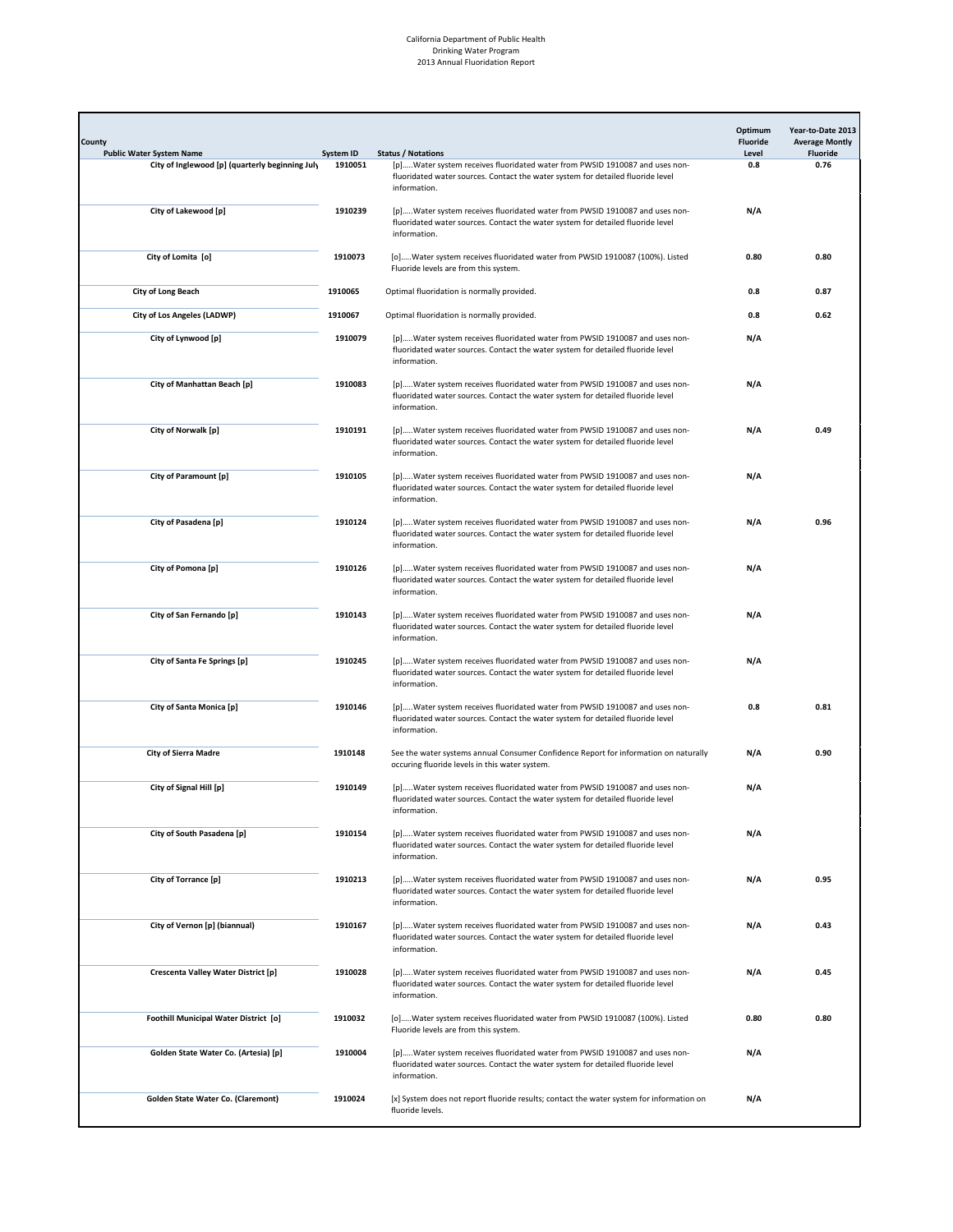| County<br><b>Public Water System Name</b>           | System ID | <b>Status / Notations</b>                                                                                                                                                      | Optimum<br>Fluoride<br>Level | Year-to-Date 2013<br><b>Average Montly</b><br><b>Fluoride</b> |
|-----------------------------------------------------|-----------|--------------------------------------------------------------------------------------------------------------------------------------------------------------------------------|------------------------------|---------------------------------------------------------------|
| Golden State Water Co. (Culver City) [o]            | 1910030   | [o]Water system receives fluoridated water from PWSID 1910087 (100%). Listed                                                                                                   | 0.80                         | 0.80                                                          |
|                                                     |           | Fluoride levels are from this system.                                                                                                                                          |                              |                                                               |
| Golden State Water Co. (Norwalk) [p]                | 1910098   | [z]Optimal fluoridation is provided.                                                                                                                                           | 0.8                          | 0.82                                                          |
| Golden State Water Co. (San Dimas) [p]              | 1910142   | [p]Water system receives fluoridated water from PWSID 1910087 and uses non-<br>fluoridated water sources. Contact the water system for detailed fluoride level<br>information. | N/A                          |                                                               |
| Golden State Water Co. (Southwest) [p]              | 1910155   | [z]Optimal fluoridation is provided.                                                                                                                                           | 0.8                          | 0.84                                                          |
| Golden State WC (Bell, Bell Garden) [p]             | 1910011   | [z]Optimal fluoridation is provided.                                                                                                                                           | 0.8                          | 0.73                                                          |
| Golden State WC (Florence/Graham) [p]               | 1910077   | [z]Optimal fluoridation is provided.                                                                                                                                           | 0.8                          | 0.81                                                          |
| Golden State WC (Hollydale)                         | 1910195   | [z]Optimal fluoridation is provided.                                                                                                                                           | 0.8                          | 0.69                                                          |
| Golden State WC (So. San Gabriel) [p]               | 1910223   | [p]Water system receives fluoridated water from PWSID 1910087 and uses non-<br>fluoridated water sources. Contact the water system for detailed fluoride level<br>information. | N/A                          |                                                               |
| Golden State WC (Willowbrook) [p]                   | 1910072   | [z]Optimal fluoridation is provided.                                                                                                                                           | 0.8                          | 0.72                                                          |
| Kinneloa Irrigation District (quarterly)            | 1910035   | See the water systems annual Consumer Confidence Report for information on naturally<br>occuring fluoride levels in this water system.                                         | N/A                          |                                                               |
| La Canada Irrigation District [p]                   | 1910054   | [p]Water system receives fluoridated water from PWSID 1910087 and uses non-<br>fluoridated water sources. Contact the water system for detailed fluoride level<br>information. | N/A                          |                                                               |
| LA CWWD 29 & 80 (Malibu & Marina Del Rey)           | 1910204   | [u]Water system receives fluoridated water from both PWSID 1910067 & PWSID<br>1910087 (100%). Listed Fluoride levels are the average from both systems.                        | 0.80                         |                                                               |
| La Habra Heights County WD [p]                      | 1910218   | [p]Water system receives fluoridated water from PWSID 1910087 and uses non-<br>fluoridated water sources. Contact the water system for detailed fluoride level<br>information. | N/A                          |                                                               |
| Las Flores Water Co. [p]                            | 1910061   | [p]Water system receives fluoridated water from PWSID 1910087 and uses non-<br>fluoridated water sources. Contact the water system for detailed fluoride level<br>information. | N/A                          | 0.67                                                          |
| Las Virgenes Municipal Water District [p]           | 1910225   | [p]Water system receives fluoridated water from PWSID 1910087 and uses non-<br>fluoridated water sources. Contact the water system for detailed fluoride level<br>information. | N/A                          |                                                               |
| Lincoln Avenue Water Co. [p]                        | 1910063   | [p]Water system receives fluoridated water from PWSID 1910087 and uses non-<br>fluoridated water sources. Contact the water system for detailed fluoride level<br>information. | N/A                          |                                                               |
| Los Angeles CWWD 21 (Kagel Canyon) [h]              | 1910075   | [h]Water system receives fluoridated water from PWSID 1910067 (100%). Listed<br>Fluoride levels are from this system.                                                          | 0.80                         |                                                               |
| Maywood Mutual Water Co. #1 [p]                     | 1910084   | [p]Water system receives fluoridated water from PWSID 1910087 and uses non-<br>fluoridated water sources. Contact the water system for detailed fluoride level<br>information. | N/A                          |                                                               |
| Maywood Mutual Water Co. #2 [p]                     | 1910085   | [p]Water system receives fluoridated water from PWSID 1910087 and uses non-<br>fluoridated water sources. Contact the water system for detailed fluoride level<br>information. | N/A                          |                                                               |
| Maywood Mutual Water Co. #3 [p]                     | 1910086   | [p]Water system receives fluoridated water from PWSID 1910087 and uses non-<br>fluoridated water sources. Contact the water system for detailed fluoride level<br>information. | N/A                          |                                                               |
| Mesa Crest Water Co. [o]                            | 1910241   | [o]Water system receives fluoridated water from PWSID 1910087 (100%). Listed<br>Fluoride levels are from this system.                                                          | 0.80                         | 0.80                                                          |
| Metropolitan Water District of So. CallCentral Pool | 1910087   | Optimal fluoridation is normally provided.                                                                                                                                     | 0.8                          | 0.80                                                          |
| <b>Orchard Dale Water District [p]</b>              | 1910101   | [p]Water system receives fluoridated water from PWSID 1910087 and uses non-<br>fluoridated water sources. Contact the water system for detailed fluoride level<br>information. | N/A                          |                                                               |
| Park Water Co. (Compton) [p]                        | 1910021   | [p]Water system receives fluoridated water from PWSID 1910087 and uses non-<br>fluoridated water sources. Contact the water system for detailed fluoride level<br>information. | 0.8                          | 0.92                                                          |
| Park Water Co. (Lynwood) [p]                        | 1910161   | [p]Water system receives fluoridated water from PWSID 1910087 and uses non-<br>fluoridated water sources. Contact the water system for detailed fluoride level<br>information. | 0.80                         | 0.94                                                          |
| Park Water Co. (Norwalk/Bellflower)                 | 1910211   | Optimal fluoridation is normally provided.                                                                                                                                     | 0.8                          | 0.92                                                          |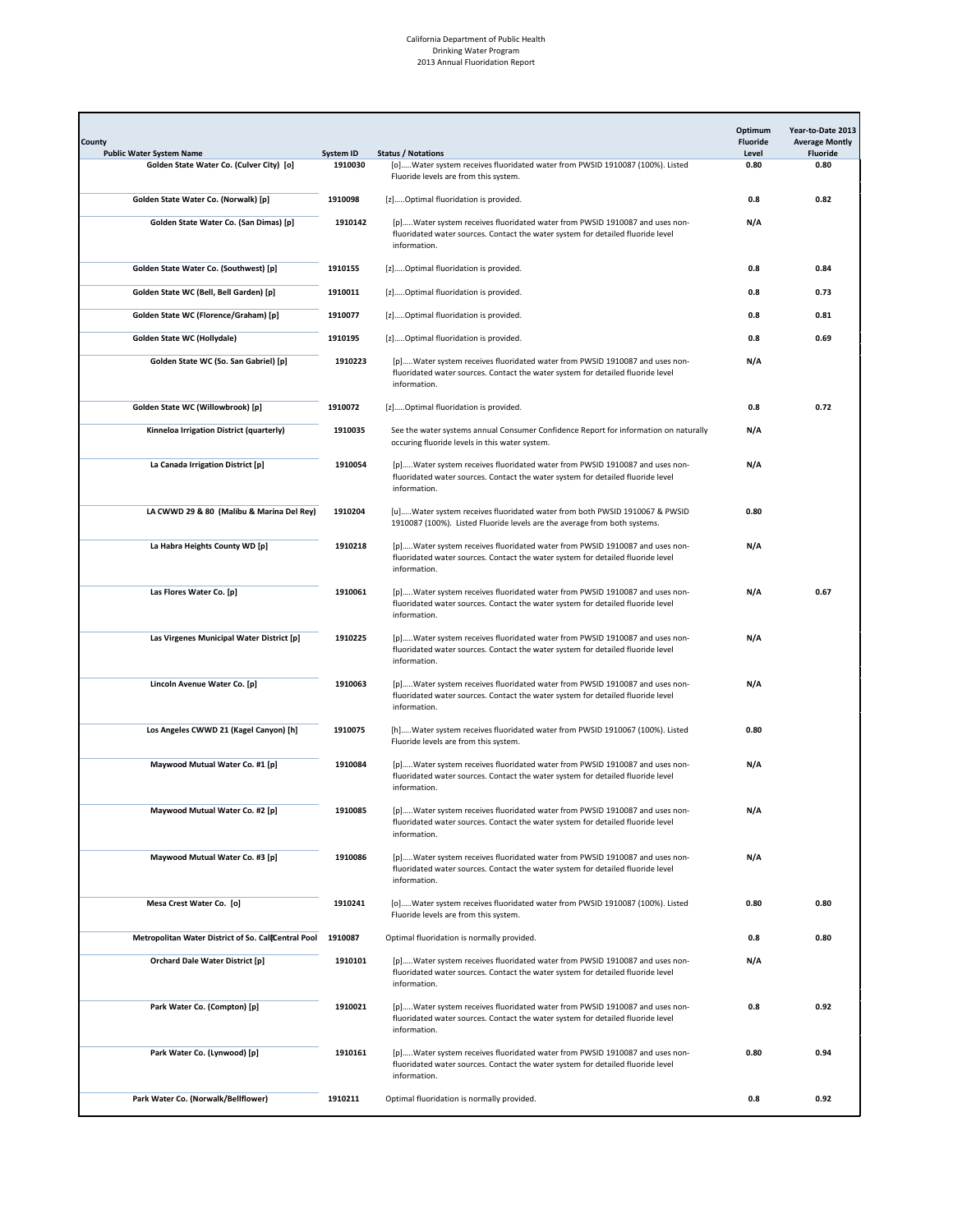| County<br><b>Public Water System Name</b> | System ID | <b>Status / Notations</b>                                                                                                                                                      | Optimum<br><b>Fluoride</b><br>Level | Year-to-Date 2013<br><b>Average Montly</b><br><b>Fluoride</b> |
|-------------------------------------------|-----------|--------------------------------------------------------------------------------------------------------------------------------------------------------------------------------|-------------------------------------|---------------------------------------------------------------|
| <b>Rowland Water District [p]</b>         | 1910194   | [p]Water system receives fluoridated water from PWSID 1910087 and uses non-<br>fluoridated water sources. Contact the water system for detailed fluoride level<br>information. | 0.8                                 |                                                               |
| Rubio Canon Land And Water Assn. [t]      | 1910140   | [t]Water system uses naturaly fluoridated water sources and receives fluoridated water<br>from PWSID 1910087.                                                                  | 0.8                                 | 0.81                                                          |
| Suburban Water Sys (Whittier) [p]         | 1910174   | [p]Water system receives fluoridated water from PWSID 1910087 and uses non-<br>fluoridated water sources. Contact the water system for detailed fluoride level<br>information. | N/A                                 |                                                               |
| Suburban Water Sys. (Covina Knolls) [p]   | 1910200   | [p]Water system receives fluoridated water from PWSID 1910087 and uses non-<br>fluoridated water sources. Contact the water system for detailed fluoride level<br>information. | N/A                                 | 0.41                                                          |
| Suburban Water Sys. (Glendora) [p]        | 1910046   | [p]Water system receives fluoridated water from PWSID 1910087 and uses non-<br>fluoridated water sources. Contact the water system for detailed fluoride level<br>information. | N/A                                 | 0.35                                                          |
| Suburban Water Sys. (La Mirada) [p]       | 1910059   | [p]Water system receives fluoridated water from PWSID 1910087 and uses non-<br>fluoridated water sources. Contact the water system for detailed fluoride level<br>information. | 0.8                                 | 0.38                                                          |
| Suburban Water Sys. (San Jose) [p]        | 1910205   | [p]Water system receives fluoridated water from PWSID 1910087 and uses non-<br>fluoridated water sources. Contact the water system for detailed fluoride level<br>information. | N/A                                 | 0.34                                                          |
| Valley Water Co. [p] (quarterly)          | 1910166   | [p]Water system receives fluoridated water from PWSID 1910087 and uses non-<br>fluoridated water sources. Contact the water system for detailed fluoride level<br>information. | N/A                                 | 0.69                                                          |
| Walnut Park Mutual Water Co. [p]          | 1910169   | [p]Water system receives fluoridated water from PWSID 1910087 and uses non-<br>fluoridated water sources. Contact the water system for detailed fluoride level<br>information. | N/A                                 |                                                               |
| <b>Walnut Valley Water District [p]</b>   | 1910234   | [p]Water system receives fluoridated water from PWSID 1910087 and uses non-<br>fluoridated water sources. Contact the water system for detailed fluoride level<br>information. | N/A                                 |                                                               |
| Marin                                     |           |                                                                                                                                                                                |                                     |                                                               |
| <b>Marin Municipal Water District</b>     | 2110002   | Optimal fluoridation is normally provided.                                                                                                                                     | 0.9                                 | 0.92                                                          |
| NPS GG NRA [j]                            | 2110350   | [j]Water system receives fluoridated water from PWSID 2110002 (100%). Listed Fluoride<br>levels are from this system                                                           | 0.9                                 | 0.92                                                          |
| Merced                                    |           |                                                                                                                                                                                |                                     |                                                               |
| <b>City of Los Banos</b>                  | 2410005   | Optimal fluoridation is normally provided.                                                                                                                                     | 0.8                                 | 0.90                                                          |
| <b>City of Merced</b><br>Napa             | 2410009   | Optimal fluoridation is normally provided.                                                                                                                                     | 0.9                                 | 0.84                                                          |
| City of American Canyon [n]               | 2810005   | [n]Water system receives fluoridated water from PWSID 4810007 and uses non-<br>fluoridated water sources. Contact the water system for detailed fluoride level<br>information. | N/A                                 |                                                               |
| Orange<br>City of Anaheim [p]             | 3010001   | [p]Water system receives fluoridated water from PWSID 1910087 and uses non-<br>fluoridated water sources. Contact the water system for detailed fluoride level<br>information. | N/A                                 |                                                               |
| City of Brea [p]                          | 3010002   | [p]Water system receives fluoridated water from PWSID 1910087 and uses non-<br>fluoridated water sources. Contact the water system for detailed fluoride level<br>information. | N/A                                 |                                                               |
| City of Buena Park [p]                    | 3010003   | [p]Water system receives fluoridated water from PWSID 1910087 and uses non-<br>fluoridated water sources. Contact the water system for detailed fluoride level<br>information. | N/A                                 |                                                               |
| <b>City of Fountain Valley</b>            | 3010069   | Optimal fluoridation is normally provided.                                                                                                                                     | 0.8                                 | 0.93                                                          |
| City of Fullerton [p]                     | 3010010   | [p]Water system receives fluoridated water from PWSID 1910087 and uses non-<br>fluoridated water sources. Contact the water system for detailed fluoride level<br>information. | N/A                                 |                                                               |
| City of Garden Grove [p]                  | 3010062   | [p]Water system receives fluoridated water from PWSID 1910087 and uses non-<br>fluoridated water sources. Contact the water system for detailed fluoride level<br>information. | N/A                                 |                                                               |
| <b>City of Huntington Beach</b>           | 3010053   | Optimal fluoridation is normally provided.                                                                                                                                     | 0.8                                 | 0.88                                                          |
| City of La Habra [p]                      | 3010018   | [p]Water system receives fluoridated water from PWSID 1910087 and uses non-<br>fluoridated water sources. Contact the water system for detailed fluoride level<br>information. | N/A                                 |                                                               |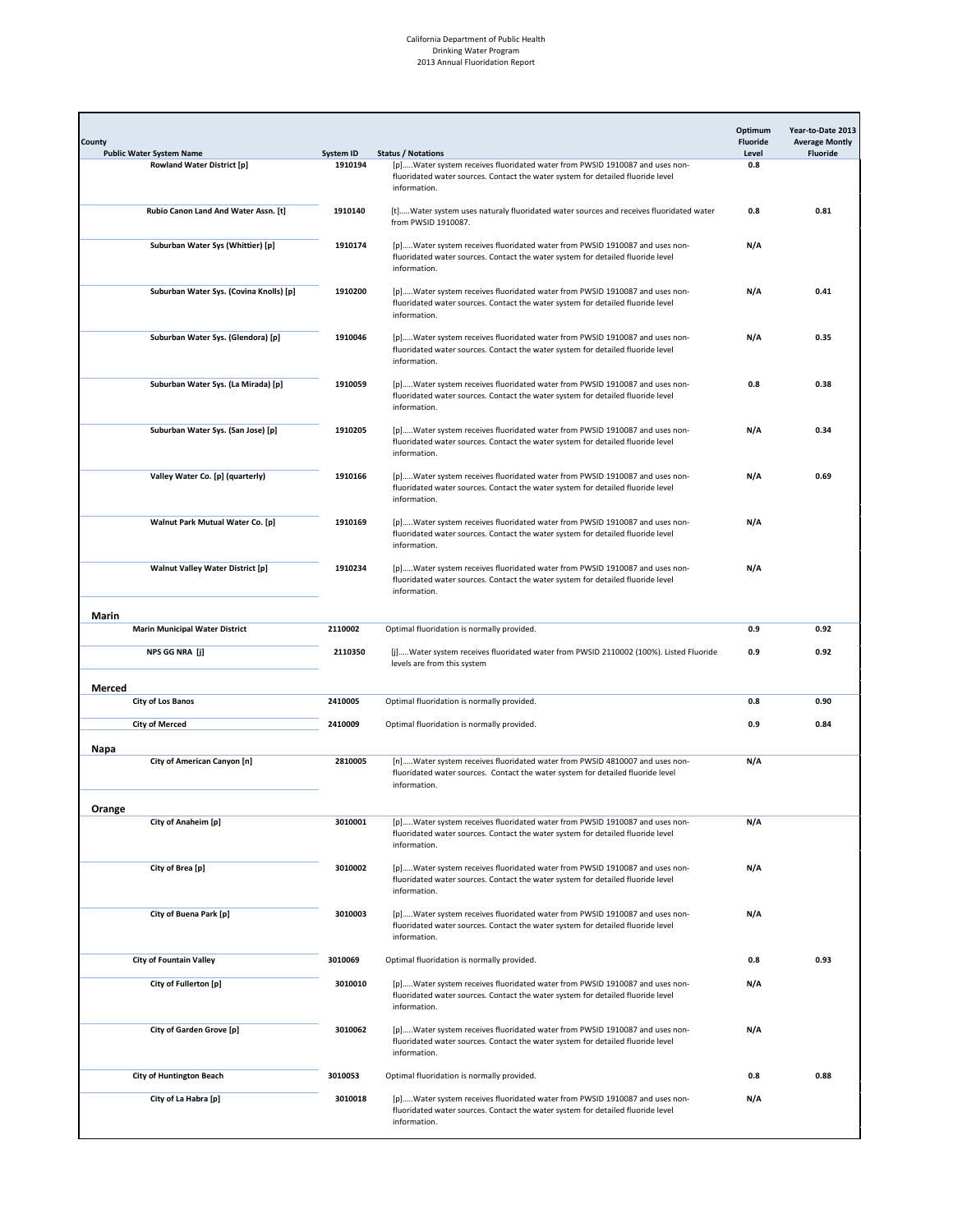| County<br><b>Public Water System Name</b>   | System ID | <b>Status / Notations</b>                                                                                                                                                      | Optimum<br>Fluoride<br>Level | Year-to-Date 2013<br><b>Average Montly</b><br><b>Fluoride</b> |
|---------------------------------------------|-----------|--------------------------------------------------------------------------------------------------------------------------------------------------------------------------------|------------------------------|---------------------------------------------------------------|
| City of La Palma [p]                        | 3010100   | [p]Water system receives fluoridated water from PWSID 1910087 and uses non-<br>fluoridated water sources. Contact the water system for detailed fluoride level<br>information. | N/A                          |                                                               |
| City of Orange [p]                          | 3010027   | [p]Water system receives fluoridated water from PWSID 1910087 and uses non-<br>fluoridated water sources. Contact the water system for detailed fluoride level<br>information. | N/A                          |                                                               |
| City of San Clemente [p]                    | 3010036   | [p]Water system receives fluoridated water from PWSID 1910087 and uses non-<br>fluoridated water sources. Contact the water system for detailed fluoride level<br>information. | N/A                          |                                                               |
| City of San Juan Capistrano [p]             | 3010030   | [p]Water system receives fluoridated water from PWSID 1910087 and uses non-<br>fluoridated water sources. Contact the water system for detailed fluoride level<br>information. | N/A                          |                                                               |
| City of Santa Ana [p]                       | 3010038   | [p]Water system receives fluoridated water from PWSID 1910087 and uses non-<br>fluoridated water sources. Contact the water system for detailed fluoride level<br>information. | N/A                          | 0.60                                                          |
| City of Seal Beach [p]                      | 3010041   | [p]Water system receives fluoridated water from PWSID 1910087 and uses non-<br>fluoridated water sources. Contact the water system for detailed fluoride level<br>information. | N/A                          |                                                               |
| City of Tustin [p]                          | 3010046   | [p]Water system receives fluoridated water from PWSID 1910087 and uses non-<br>fluoridated water sources. Contact the water system for detailed fluoride level<br>information. | N/A                          |                                                               |
| City of Westminster [p]                     | 3010064   | [p]Water system receives fluoridated water from PWSID 1910087 and uses non-<br>fluoridated water sources. Contact the water system for detailed fluoride level<br>information. | 0.8                          | 0.55                                                          |
| East Orange County WD (Retail Zone) [p]     | 3010068   | [p]Water system receives fluoridated water from PWSID 1910087 and uses non-<br>fluoridated water sources. Contact the water system for detailed fluoride level<br>information. | N/A                          |                                                               |
| East Orange County WD (Wholesale Zone) [o]  | 3010093   | [o]Water system receives fluoridated water from PWSID 1910087 (100%). Listed<br>Fluoride levels are from this system.                                                          | 0.8                          | 0.80                                                          |
| El Toro Water District [o]                  | 3010079   | [o]Water system receives fluoridated water from PWSID 1910087 (100%). Listed<br>Fluoride levels are from this system.                                                          | 0.8                          | 0.80                                                          |
| Golden State Water Co. (Placentia) [p]      | 3010035   | [p]Water system receives fluoridated water from PWSID 1910087 and uses non-<br>fluoridated water sources. Contact the water system for detailed fluoride level<br>information. | N/A                          |                                                               |
| Golden State Water Co. (West Orange-Cypres: | 3010022   | [p]Water system receives fluoridated water from PWSID 1910087 and uses non-<br>fluoridated water sources. Contact the water system for detailed fluoride level<br>information. | N/A                          |                                                               |
| Golden State Water Co. (West Orange-Los Ala | 3010022   | [p]Water system receives fluoridated water from PWSID 1910087 and uses non-<br>fluoridated water sources. Contact the water system for detailed fluoride level<br>information. | N/A                          |                                                               |
| Golden State Water Co. (West Orange-Stantor | 3010022   | [p]Water system receives fluoridated water from PWSID 1910087 and uses non-<br>fluoridated water sources. Contact the water system for detailed fluoride level<br>information. | N/A                          |                                                               |
| Golden State Water Co. (Yorba Linda) [p]    | 3010070   | [p]Water system receives fluoridated water from PWSID 1910087 and uses non-<br>fluoridated water sources. Contact the water system for detailed fluoride level<br>information. | N/A                          |                                                               |
| Golden State WC (Cowan Heights) [p]         | 3010047   | [p]Water system receives fluoridated water from PWSID 1910087 and uses non-<br>fluoridated water sources. Contact the water system for detailed fluoride level<br>information. | N/A                          |                                                               |
| Irvine Ranch Water District (Santiago) [p]  | 3010095   | [p]Water system receives fluoridated water from PWSID 1910087 and uses non-<br>fluoridated water sources. Contact the water system for detailed fluoride level<br>information. | N/A                          |                                                               |
| Irvine Ranch Water District [p]             | 3010092   | [p]Water system receives fluoridated water from PWSID 1910087 and uses non-<br>fluoridated water sources. Contact the water system for detailed fluoride level<br>information. | N/A                          | 0.64                                                          |
| Joint Regional Water Supply Sys. [o]        | 3010071   | [o]Water system receives fluoridated water from PWSID 1910087 (100%). Listed<br>Fluoride levels are from this system.                                                          | 0.8                          | 0.80                                                          |
| Knott's Berry Farm [p]                      | 3000734   | [p]Water system receives fluoridated water from PWSID 1910087 and uses non-<br>fluoridated water sources. Contact the water system for detailed fluoride level<br>information. | N/A                          |                                                               |
| Laguna Beach County Water District [o]      | 3010017   | [o]Water system receives fluoridated water from PWSID 1910087 (100%). Listed<br>Fluoride levels are from this system.                                                          | 0.8                          | 0.80                                                          |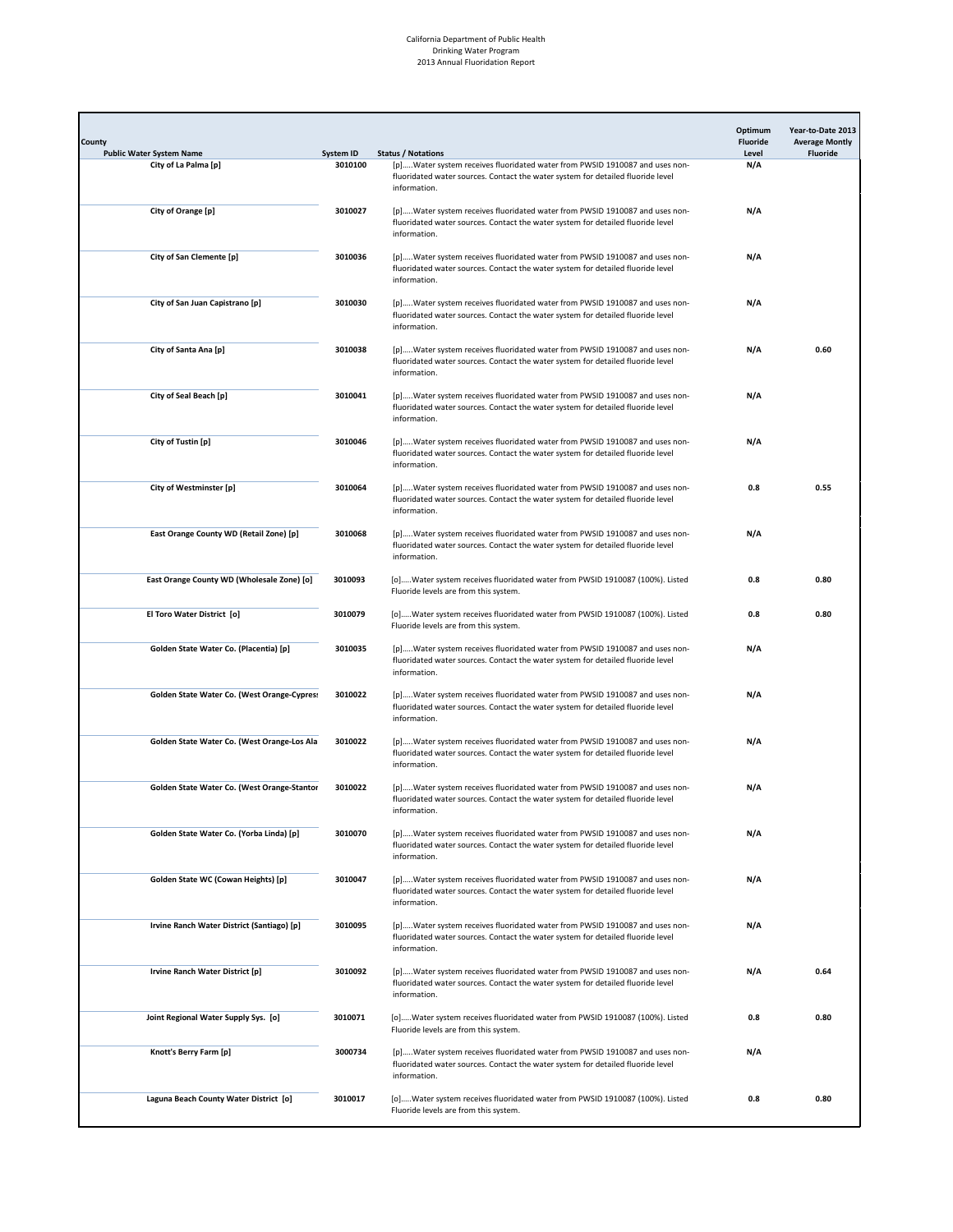| County<br><b>Public Water System Name</b>  | System ID | <b>Status / Notations</b>                                                                                                                                                      | Optimum<br><b>Fluoride</b><br>Level | Year-to-Date 2013<br><b>Average Montly</b><br><b>Fluoride</b> |
|--------------------------------------------|-----------|--------------------------------------------------------------------------------------------------------------------------------------------------------------------------------|-------------------------------------|---------------------------------------------------------------|
| <b>Mesa Consolidated WD [p]</b>            | 3010004   | [p]Water system receives fluoridated water from PWSID 1910087 and uses non-<br>fluoridated water sources. Contact the water system for detailed fluoride level<br>information. | N/A                                 |                                                               |
| <b>Moulton Niguel Water District [o]</b>   | 3010073   | [o]Water system receives fluoridated water from PWSID 1910087 (100%). Listed<br>Fluoride levels are from this system.                                                          | 0.8                                 | 0.80                                                          |
| Orange Park Acres MWC [p]                  | 3010028   | [p]Water system receives fluoridated water from PWSID 1910087 and uses non-<br>fluoridated water sources. Contact the water system for detailed fluoride level<br>information. | N/A                                 |                                                               |
| Santa Margarita Water District [o]         | 3010101   | [o]Water system receives fluoridated water from PWSID 1910087 (100%). Listed<br>Fluoride levels are from this system.                                                          | 0.8                                 | 0.80                                                          |
| South Coast Water Dist. (South Coast) [o]  | 3010042   | [o]Water system receives fluoridated water from PWSID 1910087 (100%). Listed<br>Fluoride levels are from this system.                                                          | 0.8                                 | 0.80                                                          |
| South Coast WD (Capistrano Beach) [o]      | 3010055   | [o]Water system receives fluoridated water from PWSID 1910087 (100%). Listed<br>Fluoride levels are from this system.                                                          | 0.8                                 | 0.80                                                          |
| Trabuco Canyon Water District [p]          | 3010094   | [p]Water system receives fluoridated water from PWSID 1910087 and uses non-<br>fluoridated water sources. Contact the water system for detailed fluoride level<br>information. | N/A                                 |                                                               |
| Yorba Linda Water District [p]             | 3010037   | [p]Water system receives fluoridated water from PWSID 1910087 and uses non-<br>fluoridated water sources. Contact the water system for detailed fluoride level<br>information. | N/A                                 | 0.62                                                          |
| Placer                                     |           |                                                                                                                                                                                |                                     |                                                               |
| Cal-American Water Co. (West Placer) [v]   | 3110150   | [v]Water system receives fluoridated water from PWSID 3110008 (100%). Listed Fluoride<br>levels are from this system                                                           | N/A                                 |                                                               |
| City of Roseville - East Train             | 3110008   | Optimal fluoridation is normally provided.                                                                                                                                     | 0.8                                 | 0.73                                                          |
| City of Roseville - West Train             | 3110008   | Optimal fluoridation is normally provided.                                                                                                                                     | 0.8                                 | 0.75                                                          |
| Placer CWA - (Bianchi Estates) [v]         | 3110040   | [v]Water system receives fluoridated water from PWSID 3110008 (100%). Listed Fluoride<br>levels are from this system                                                           | N/A                                 |                                                               |
| Riverside                                  |           |                                                                                                                                                                                |                                     |                                                               |
| Box Springs Mutual Water Co. [p]           | 3310004   | [p]Water system receives fluoridated water from PWSID 1910087 and uses non-<br>fluoridated water sources. Contact the water system for detailed fluoride level<br>information. | N/A                                 |                                                               |
| City of Corona [p]                         | 3310037   | [p]Water system receives fluoridated water from PWSID 1910087 and uses non-<br>fluoridated water sources. Contact the water system for detailed fluoride level<br>information. | N/A                                 | 0.30                                                          |
| City of Hemet [r]                          | 3310016   | [r]Water system receives fluoridated water from PWSID 3310009 and uses non-<br>fluoridated water sources. Contact the water system for detailed fluoride level<br>information. | N/A                                 |                                                               |
| City of Norco [p]                          | 3310025   | [p]Water system receives fluoridated water from PWSID 1910087 and uses non-<br>fluoridated water sources. Contact the water system for detailed fluoride level<br>information. | N/A                                 |                                                               |
| City of Perris [q]                         | 3310029   | [q]Water system receives fluoridated water from PWSID 3310009 (100%). Listed<br>Fluoride levels are from this system.                                                          | N/A                                 | 0.00                                                          |
| City of Riverside [p]                      | 3310031   | [p]Water system receives fluoridated water from PWSID 1910087 and uses non-<br>fluoridated water sources. Contact the water system for detailed fluoride level<br>information. | N/A                                 |                                                               |
| City of San Jacinto [r]                    | 3310032   | [r]Water system receives fluoridated water from PWSID 3310009 and uses non-<br>fluoridated water sources. Contact the water system for detailed fluoride level<br>information. | N/A                                 |                                                               |
| <b>Eastern Municipal WD</b>                | 3310009   | [x] System does not report fluoride results; contact the water system for information on<br>fluoride levels.                                                                   | N/A                                 |                                                               |
| <b>Elsinore Valley Municipal WD [r]</b>    | 3310012   | [r]Water system receives fluoridated water from PWSID 3310009 and uses non-<br>fluoridated water sources. Contact the water system for detailed fluoride level<br>information. | N/A                                 |                                                               |
| Elsinore Water District (Country Club) [r] | 3310013   | [r]Water system receives fluoridated water from PWSID 3310009 and uses non-<br>fluoridated water sources. Contact the water system for detailed fluoride level<br>information. | N/A                                 |                                                               |
| Elsinore Water District (Lakeland) [r]     | 3310079   | [r]Water system receives fluoridated water from PWSID 3310009 and uses non-<br>fluoridated water sources. Contact the water system for detailed fluoride level<br>information. | N/A                                 |                                                               |
| Home Gardens County WD [p]                 | 3310018   | [p]Water system receives fluoridated water from PWSID 1910087 and uses non-<br>fluoridated water sources. Contact the water system for detailed fluoride level<br>information. | N/A                                 |                                                               |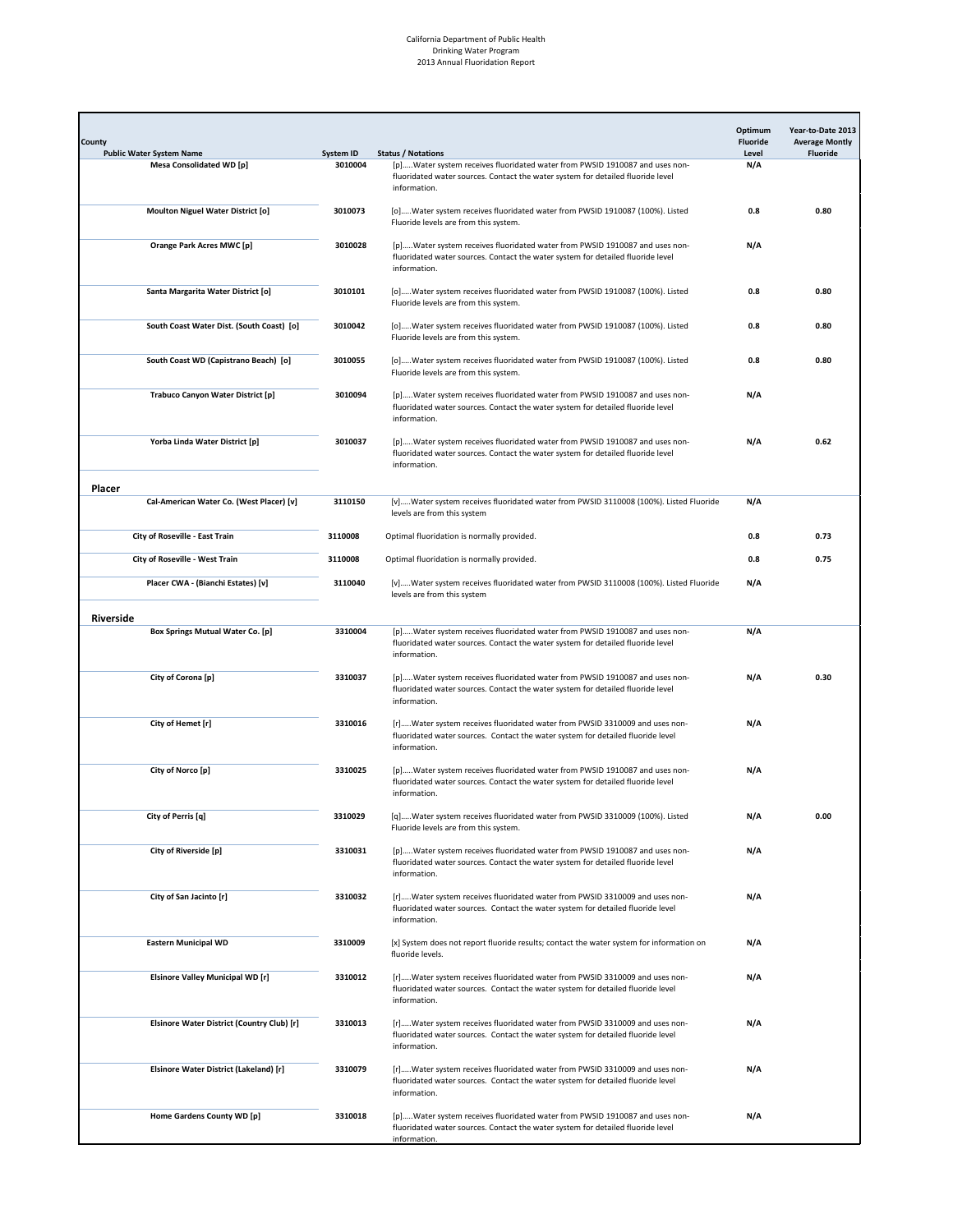| County<br><b>Public Water System Name</b>    | <b>System ID</b> | <b>Status / Notations</b>                                                                                                                                                                            | Optimum<br><b>Fluoride</b><br>Level | Year-to-Date 2013<br><b>Average Montly</b><br><b>Fluoride</b> |
|----------------------------------------------|------------------|------------------------------------------------------------------------------------------------------------------------------------------------------------------------------------------------------|-------------------------------------|---------------------------------------------------------------|
| <b>Indio Water Authority</b>                 | 3310020          | [x] System does not report fluoride results; contact the water system for information on<br>fluoride levels.                                                                                         | N/A                                 |                                                               |
| Lee Lake Water District [p]                  | 3310074          | [p]Water system receives fluoridated water from PWSID 1910087 and uses non-<br>fluoridated water sources. Contact the water system for detailed fluoride level<br>information.                       | N/A                                 |                                                               |
| Nuevo Water Co. [r]                          | 3310026          | [r]Water system receives fluoridated water from PWSID 3310009 and uses non-<br>fluoridated water sources. Contact the water system for detailed fluoride level<br>information.                       | N/A                                 |                                                               |
| Rancho California WD [p]                     | 3310038          | [p]Water system receives fluoridated water from PWSID 1910087 and uses non-<br>fluoridated water sources. Contact the water system for detailed fluoride level<br>information.                       | N/A                                 |                                                               |
| The Farm Mutual Water Co. [r]                | 3310046          | [r]Water system receives fluoridated water from PWSID 3310009 and uses non-<br>fluoridated water sources. Contact the water system for detailed fluoride level<br>information.                       | N/A                                 |                                                               |
| Western MWD - Murrieta Division [r]          | 3310036          | [r]Water system receives fluoridated water from PWSID 3310009 and uses non-<br>fluoridated water sources. Contact the water system for detailed fluoride level<br>information.                       | 0.80                                | 0.71                                                          |
| Western MWD (ID A - Rainbow) [o]             | 3310076          | [o]Water system receives fluoridated water from PWSID 1910087 (100%). Listed<br>Fluoride levels are from this system.                                                                                | 0.80                                | 0.93                                                          |
| Western MWD [o]                              | 3310049          | [o]Water system receives fluoridated water from PWSID 1910087 (100%). Listed<br>Fluoride levels are from this system.                                                                                | 0.80                                | 0.88                                                          |
| Sacramento                                   |                  |                                                                                                                                                                                                      |                                     |                                                               |
| Cal-American Water Co. (Arden)               | 3410045          | Optimal fluoridation is normally provided.                                                                                                                                                           | 0.8                                 | 0.84                                                          |
| Cal-American Water Co. (Parkway)             | 3410017          | Optimal fluoridation is normally provided.                                                                                                                                                           | 0.8                                 | 0.88                                                          |
| Cal-American Water Co. (Rosemont)            | 3410034          | See Cal-American Water Company (Suburban)                                                                                                                                                            | 0.8                                 |                                                               |
| Cal-American Water Co. (Suburban)            | 3410010          | Optimal fluoridation is normally provided.                                                                                                                                                           | 0.8                                 | 0.90                                                          |
| City of Sacramento                           | 3410020          | Optimal fluoridation is normally provided.                                                                                                                                                           | 0.8                                 | 0.85                                                          |
| Sacramento County WA (Arden Park Vista) {e}  | 3410002          | [e]Water system receives fluoridated water from PWSID 3410020 and uses non-<br>fluoridated water sources. Contact the water system for detailed fluoride                                             | 0.8                                 | 0.56                                                          |
| Sacramento County WA (Laguna/Vineyard) [e]   | 3410029          | [e]Water system receives fluoridated water from PWSID 3410020 and uses non-<br>fluoridated water sources. Contact the water system for detailed fluoride                                             | N/A                                 | 0.77                                                          |
| Sacramento County WA (Mather-Sunrise {e}     | 3410704          | [e]Water system receives fluoridated water from PWSID 3410020 and uses non-<br>fluoridated water sources. Contact the water system for detailed fluoride                                             | 0.8                                 | 0.82                                                          |
| Sacramento Suburban Water District -         | 3410001          | Optimal fluoridation is normally provided.                                                                                                                                                           | 0.8                                 | 0.87                                                          |
| San Bernardino                               |                  |                                                                                                                                                                                                      |                                     |                                                               |
| <b>Redlands MUD</b>                          | 3610037          | [x] System does not report fluoride results; contact the water system for information on<br>fluoride levels.                                                                                         | N/A                                 |                                                               |
| San Diego                                    |                  |                                                                                                                                                                                                      |                                     |                                                               |
| Carlsbad MWD[o]                              | 3710005          | [o]Water system receives fluoridated water from PWSID 1910087 (100%). Listed<br>Fluoride levels are from this system.                                                                                | 0.8                                 | 0.80                                                          |
| <b>City of Escondido</b>                     | 3710006          | Optimal fluoridation is normally provided.                                                                                                                                                           | 0.8                                 | 0.81                                                          |
| City of Oceanside [p]                        | 3710014          | [p]Water system receives fluoridated water from PWSID 1910087 and uses non-<br>fluoridated water sources. Contact the water system for detailed fluoride level<br>information.                       | N/A                                 |                                                               |
| City of San Diego [p]                        | 3710020          | [p]Water system receives fluoridated water from PWSID 1910087 and uses non-<br>fluoridated water sources. Contact the water system for detailed fluoride level<br>information.                       | 0.7                                 | 0.77                                                          |
| <b>Fallbrook Public Utility District [o]</b> | 3710008          | [o]Water system receives fluoridated water from PWSID 1910087 (100%). Listed<br>Fluoride levels are from this system.                                                                                | 0.8                                 | 0.80                                                          |
| <b>Helix Water District</b>                  | 3710010          | Optimal fluoridation is normally provided.                                                                                                                                                           | 0.8                                 | 0.76                                                          |
| Lakeside Water District [g]                  | 3710013          | [g]Water system receives fluoridated water from both PWSID 1910087 & PWS ID<br>3710010, and uses non-fluoridated water sources. Contact the water system for detailed<br>fluoride level information. | N/A                                 |                                                               |
| Olivenhain Municipal WD [p]                  | 3710029          | [p]Water system receives fluoridated water from PWSID 1910087 and uses non-<br>fluoridated water sources. Contact the water system for detailed fluoride level<br>information.                       | N/A                                 |                                                               |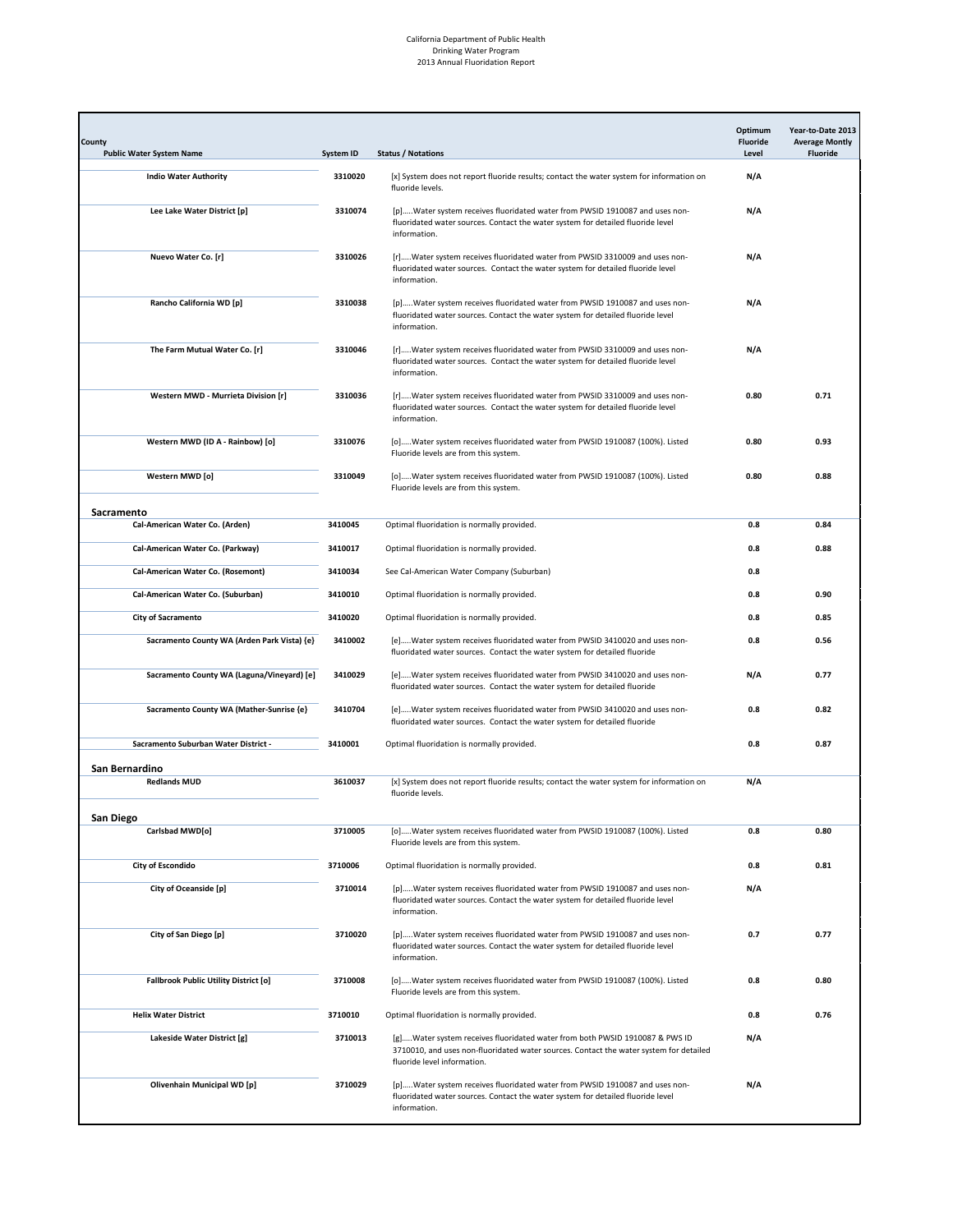| County<br><b>Public Water System Name</b>   | System ID | <b>Status / Notations</b>                                                                                                                                                                            | Optimum<br><b>Fluoride</b><br>Level | Year-to-Date 2013<br><b>Average Montly</b><br><b>Fluoride</b> |
|---------------------------------------------|-----------|------------------------------------------------------------------------------------------------------------------------------------------------------------------------------------------------------|-------------------------------------|---------------------------------------------------------------|
| <b>Otay Water District [g]</b>              | 3710034   | [g]Water system receives fluoridated water from both PWSID 1910087 & PWS ID<br>3710010, and uses non-fluoridated water sources. Contact the water system for detailed<br>fluoride level information. | N/A                                 |                                                               |
| Padre Dam Municipal WD [s]                  | 3710037   | [s]Water system receives fluoridated water from PWSID 3710010 (100%). Listed Fluoride<br>levels are from this system.                                                                                | N/A                                 | 0.76                                                          |
| <b>Rainbow MWDistrict [o]</b>               | 3710016   | [o]Water system receives fluoridated water from PWSID 1910087 (100%). Listed<br>Fluoride levels are from this system.                                                                                | 0.8                                 | 0.80                                                          |
| Ramona Municipal Water District [o]         | 3710019   | [o]Water system receives fluoridated water from PWSID 1910087 (100%). Listed<br>Fluoride levels are from this system.                                                                                | 0.8                                 | 0.80                                                          |
| Rincon Del Diablo MWD (ID-1) [o]            | 3710018   | [o]Water system receives fluoridated water from PWSID 1910087 (100%). Listed<br>Fluoride levels are from this system.                                                                                | 0.8                                 | 0.80                                                          |
| Vallecitos Water District [o]               | 3710002   | [o]Water system receives fluoridated water from PWSID 1910087 (100%). Listed<br>Fluoride levels are from this system.                                                                                | 0.8                                 | 0.80                                                          |
| Valley Center Municipal WD [o]              | 3710026   | [o]Water system receives fluoridated water from PWSID 1910087 (100%). Listed<br>Fluoride levels are from this system.                                                                                | 0.8                                 | 0.80                                                          |
| Vista Irrigation District [o]               | 3710027   | [o]Water system receives fluoridated water from PWSID 1910087 (100%). Listed<br>Fluoride levels are from this system.                                                                                | 0.8                                 | 0.80                                                          |
| Yuima Municipal WD (IDA) [p]                | 3700938   | [p]Water system receives fluoridated water from PWSID 1910087 and uses non-<br>fluoridated water sources. Contact the water system for detailed fluoride level<br>information.                       | N/A                                 |                                                               |
| Yuima Municipal WD [p]                      | 3701408   | [p]Water system receives fluoridated water from PWSID 1910087 and uses non-<br>fluoridated water sources. Contact the water system for detailed fluoride level<br>information.                       | N/A                                 |                                                               |
| San Francisco                               |           |                                                                                                                                                                                                      |                                     |                                                               |
| Presidio of San Francisco                   | 3810700   | Optimal fluoridation is normally provided.                                                                                                                                                           | $1.0$                               | 1.13                                                          |
| San Francisco International Airport [c]     | 3810010   | [c]Water system receives fluoridated water from PWSID 3810001 (100%). Listed Fluoride<br>levels are from this system.                                                                                | $1.0$                               | 0.76                                                          |
| San Francisco Public Utility Comm. SFWS [c] | 3810011   | [c]Water system receives fluoridated water from PWSID 3810001 (100%). Listed Fluoride<br>levels are from this system.                                                                                | $1.0$                               | 0.76                                                          |
| San Francisco Regional Water Sys.           | 3810001   | Optimal fluoridation is normally provided.                                                                                                                                                           | 1.0                                 | 0.93                                                          |
| Treasure Island [c]                         | 3810702   | [c]Water system receives fluoridated water from PWSID 3810001 (100%). Listed Fluoride<br>levels are from this system.                                                                                | 1.0                                 | 0.76                                                          |
| San Luis Obispo                             |           |                                                                                                                                                                                                      |                                     |                                                               |
| City of San Luis Obispo                     | 4010009   | Optimal fluoridation is normally provided.                                                                                                                                                           | 0.8                                 | 0.85                                                          |
| San Mateo                                   |           |                                                                                                                                                                                                      |                                     |                                                               |
| Cal-Water Service Co. (San Carlos) [c]      | 4110007   | [c]Water system receives fluoridated water from PWSID 3810001 (100%). Listed Fluoride<br>levels are from this system.                                                                                | 1.00                                | 0.76                                                          |
| Cal-Water Service Co. (San Mateo) [c]       | 4110008   | [c]Water system receives fluoridated water from PWSID 3810001 (100%). Listed Fluoride<br>levels are from this system.                                                                                | 1.00                                | 0.76                                                          |
| City of Brisbane [c]                        | 4110002   | [c]Water system receives fluoridated water from PWSID 3810001 (100%). Listed Fluoride<br>levels are from this system.                                                                                | 1.00                                | 0.76                                                          |
| City of Burlingame [c]                      | 4110003   | [c]Water system receives fluoridated water from PWSID 3810001 (100%). Listed Fluoride<br>levels are from this system.                                                                                | 1.00                                | 0.76                                                          |
| City of Daly City                           | 4110013   | Optimal fluoridation is normally provided.                                                                                                                                                           | $1.0\,$                             | 1.00                                                          |
| City of East Palo Alto [c]                  | 4110024   | [c]Water system receives fluoridated water from PWSID 3810001 (100%). Listed Fluoride<br>levels are from this system.                                                                                | 1.00                                | 0.76                                                          |
| City of Hillsborough [c]                    | 4110016   | [c]Water system receives fluoridated water from PWSID 3810001 (100%). Listed Fluoride<br>levels are from this system.                                                                                | 1.00                                | 0.76                                                          |
| City of Menlo Park [c]                      | 4110017   | [c]Water system receives fluoridated water from PWSID 3810001 (100%). Listed Fluoride<br>levels are from this system.                                                                                | 1.00                                | 0.76                                                          |
| City of Millbrae [c]                        | 4110018   | [c]Water system receives fluoridated water from PWSID 3810001 (100%). Listed Fluoride<br>levels are from this system.                                                                                | 1.00                                | 0.76                                                          |
| City of Redwood City [c]                    | 4110022   | [c]Water system receives fluoridated water from PWSID 3810001 (100%). Listed Fluoride<br>levels are from this system.                                                                                | 1.00                                | 0.76                                                          |
| Estero MID [c]                              | 4110021   | [c]Water system receives fluoridated water from PWSID 3810001 (100%). Listed Fluoride<br>levels are from this system.                                                                                | 1.00                                | 0.76                                                          |
| <b>Guadalupe Valley MID [c]</b>             | 4110005   | [c]Water system receives fluoridated water from PWSID 3810001 (100%). Listed Fluoride<br>levels are from this system.                                                                                | 1.00                                | 0.76                                                          |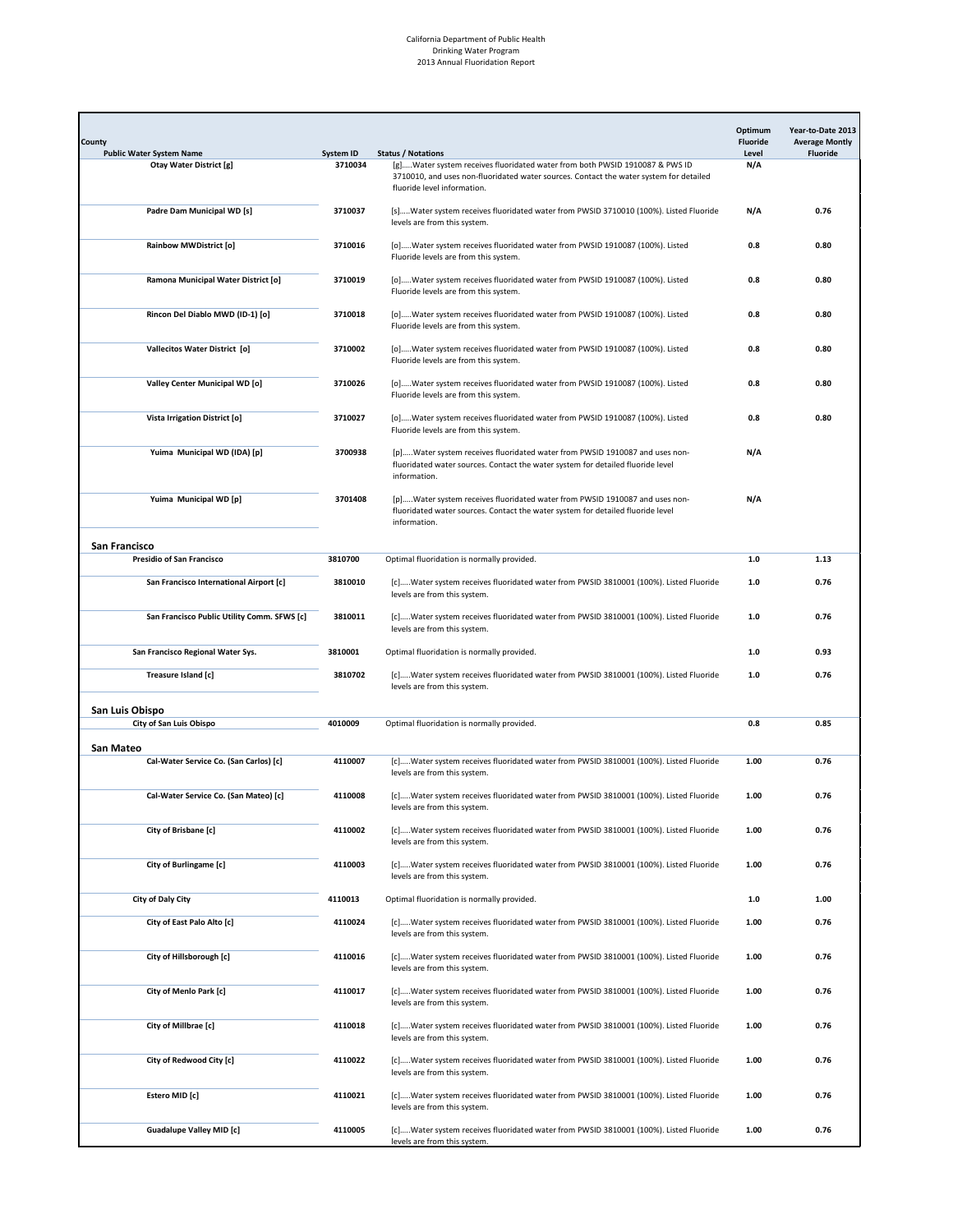| County<br><b>Public Water System Name</b>                      | <b>System ID</b>   | <b>Status / Notations</b>                                                                                                                                                      | Optimum<br><b>Fluoride</b><br>Level | Year-to-Date 2013<br><b>Average Montly</b><br><b>Fluoride</b> |
|----------------------------------------------------------------|--------------------|--------------------------------------------------------------------------------------------------------------------------------------------------------------------------------|-------------------------------------|---------------------------------------------------------------|
| Mid-Peninsula Water District [c]                               | 4110001            | [c]Water system receives fluoridated water from PWSID 3810001 (100%). Listed Fluoride<br>levels are from this system.                                                          | 1.00                                | 0.76                                                          |
| North Coast County WD [c]                                      | 4110025            | [c]Water system receives fluoridated water from PWSID 3810001 (100%). Listed Fluoride<br>levels are from this system.                                                          | 1.00                                | 0.76                                                          |
| <b>Skyline County Water District [c]</b>                       | 4110015            | [c]Water system receives fluoridated water from PWSID 3810001 (100%). Listed Fluoride<br>levels are from this system.                                                          | 1.00                                | 0.76                                                          |
| <b>Westborough County WD [c]</b>                               | 4110027            | [c]Water system receives fluoridated water from PWSID 3810001 (100%). Listed Fluoride<br>levels are from this system.                                                          | 1.00                                | 0.76                                                          |
| Santa Barbara                                                  |                    |                                                                                                                                                                                |                                     |                                                               |
| City of Santa Maria                                            | 4210011            | Optimal fluoridation is normally provided.                                                                                                                                     | 0.9                                 | 0.92                                                          |
| Vandenberg Air Force Base                                      | 4210700            | Optimal fluoridation is normally provided.                                                                                                                                     | 0.9                                 | 0.73                                                          |
| Santa Clara<br>Cal-Water Service Co. (Bear Gulch) [i]          | 4110006            | [i]Water system receives fluoridated water from PWSID 3810001 and uses non-<br>fluoridated water sources. Contact the water system for detailed fluoride level<br>information. | N/A                                 |                                                               |
| Cal-Water Service Co. (So. San Francisco) [i]                  | 4110009            | [i]Water system receives fluoridated water from PWSID 3810001 and uses non-<br>fluoridated water sources. Contact the water system for detailed fluoride level<br>information. | N/A                                 |                                                               |
| City of Milpitas [i]                                           | 4310005            | [i]Water system receives fluoridated water from PWSID 3810001 and uses non-<br>fluoridated water sources. Contact the water system for detailed fluoride level<br>information. | N/A                                 |                                                               |
| <b>City of Mountain View</b>                                   | 4310007            | Optimal fluoridation is normally provided.                                                                                                                                     | 0.9                                 | 0.93                                                          |
| City of Palo Alto [c]                                          | 4310009            | [c]Water system receives fluoridated water from PWSID 3810001 (100%). Listed Fluoride<br>levels are from this system.                                                          | 1.00                                | 0.76                                                          |
| City of San Bruno [i]                                          | 4110023            | [i]Water system receives fluoridated water from PWSID 3810001 and uses non-<br>fluoridated water sources. Contact the water system for detailed fluoride level<br>information. | N/A                                 |                                                               |
| City of San Jose (Evergreen)                                   | 4310020            | Optimal fluoridation is normally provided.                                                                                                                                     | 0.8                                 | 0.87                                                          |
| City of San Jose (NSJ/Alviso) [c]                              | 4310019            | [c]Water system receives fluoridated water from PWSID 3810001 (100%). Listed Fluoride<br>levels are from this system.                                                          | 1.00                                | 0.76                                                          |
| City of Santa Clara [i]                                        | 4310012            | [i]Water system receives fluoridated water from PWSID 3810001 and uses non-<br>fluoridated water sources. Contact the water system for detailed fluoride level<br>information. | N/A                                 |                                                               |
| City of Sunnyvale [i]                                          | 4310014            | [i]Water system receives fluoridated water from PWSID 3810001 and uses non-<br>fluoridated water sources. Contact the water system for detailed fluoride level<br>information. | N/A                                 |                                                               |
| Purissima Hills WD [c]                                         | 4310021            | [c]Water system receives fluoridated water from PWSID 3810001 (100%). Listed Fluoride<br>levels are from this system.                                                          | 1.00                                | 0.76                                                          |
| <b>Stanford University [c]</b>                                 | 4310013            | [c]Water system receives fluoridated water from PWSID 3810001 (100%). Listed Fluoride<br>levels are from this system.                                                          | 1.00                                | 0.76                                                          |
| Solano                                                         |                    |                                                                                                                                                                                |                                     |                                                               |
| City of Benicia                                                | 4810001            | Optimal fluoridation is normally provided.                                                                                                                                     | 0.9                                 | 0.91                                                          |
| <b>City of Fairfield</b>                                       | 4810003            | Optimal fluoridation is normally provided.                                                                                                                                     | 0.8                                 | 0.87                                                          |
| <b>City of Vacaville</b>                                       | 4810008            | Optimal fluoridation is normally provided.                                                                                                                                     | 0.8                                 | 0.83                                                          |
| City of Vallejo                                                | 4810007            | Optimal fluoridation is normally provided.                                                                                                                                     | 0.9                                 | 0.96                                                          |
| City of Vallejo (Travis AFB WTP)                               | 4810015            | Optimal fluoridation is normally provided.                                                                                                                                     | 0.9                                 | 0.97                                                          |
| <b>Travis Air Force Base</b>                                   | 4810701            | Optimal fluoridation is normally provided.                                                                                                                                     | 0.8                                 | 0.94                                                          |
| Sonoma                                                         |                    |                                                                                                                                                                                |                                     |                                                               |
| <b>City of Healdsburg</b><br>Sonoma Co. #41-Fitch Mountain [k] | 4910005<br>4910010 | Optimal fluoridation is normally provided.<br>[k]Water system receives fluoridated water from PWSID 4910005 (100%). Listed Fluoride                                            | 0.8<br>0.8                          | 0.83<br>0.83                                                  |
|                                                                |                    | levels are from this system                                                                                                                                                    |                                     |                                                               |
| <b>US Coast Guard Training Center Petaluma</b><br>Sutter       | 4910701            | Optimal fluoridation is normally provided.                                                                                                                                     | 0.9                                 |                                                               |
| City of Yuba City<br>Ventura                                   | 5110002            | Optimal fluoridation is normally provided.                                                                                                                                     | 0.8                                 | 0.82                                                          |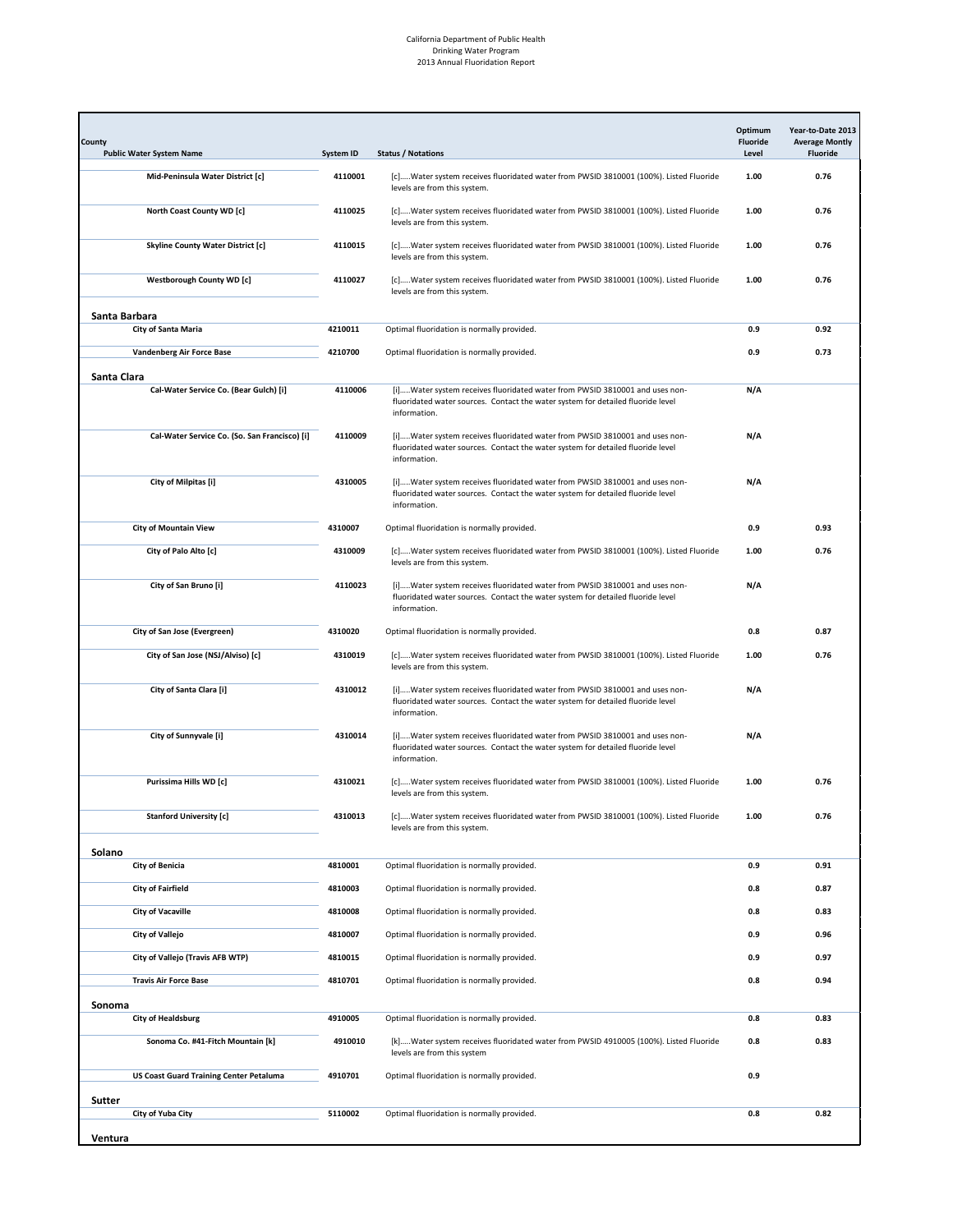| County<br><b>Public Water System Name</b> | System ID | <b>Status / Notations</b>                                                                                                                                                      | Optimum<br>Fluoride<br>Level | Year-to-Date 2013<br><b>Average Montly</b><br><b>Fluoride</b> |
|-------------------------------------------|-----------|--------------------------------------------------------------------------------------------------------------------------------------------------------------------------------|------------------------------|---------------------------------------------------------------|
| Academy Mutual Water Co. [o]              | 5603104   | [o]Water system receives fluoridated water from PWSID 1910087 (100%). Listed<br>Fluoride levels are from this system.                                                          | 0.80                         | 0.80                                                          |
| <b>Brandeis Bardin Institute [o]</b>      | 5603301   | [o]Water system receives fluoridated water from PWSID 1910087 (100%). Listed<br>Fluoride levels are from this system.                                                          | 0.80                         | 0.80                                                          |
| Cal-American WC (Las Posas Estates) [o]   | 5610081   | [o]Water system receives fluoridated water from PWSID 1910087 (100%). Listed<br>Fluoride levels are from this system.                                                          | 0.80                         | 0.80                                                          |
| Cal-American WC (Village District) [o]    | 5610040   | [o]Water system receives fluoridated water from PWSID 1910087 (100%). Listed<br>Fluoride levels are from this system.                                                          | 0.80                         | 0.80                                                          |
| Calleguas MWD [o]                         | 5610050   | [o]Water system receives fluoridated water from PWSID 1910087 (100%). Listed<br>Fluoride levels are from this system.                                                          | 0.80                         | 0.79                                                          |
| Cal-Water Service Co. (Westlake) [o]      | 5610016   | [o]Water system receives fluoridated water from PWSID 1910087 (100%). Listed<br>Fluoride levels are from this system.                                                          | 0.80                         | 0.78                                                          |
| Camrosa Water District [p]                | 5610063   | [p]Water system receives fluoridated water from PWSID 1910087 and uses non-<br>fluoridated water sources. Contact the water system for detailed fluoride level<br>information. | N/A                          |                                                               |
| Channel Islands Beach CSD [d]             | 5610039   | [d]Water system receives fluoridated water from PWSID 5610080 (100%). Listed<br>Fluoride levels are from this system.                                                          | 0.90                         | 0.92                                                          |
| City of Camarillo [p]                     | 5610019   | [p]Water system receives fluoridated water from PWSID 1910087 and uses non-<br>fluoridated water sources. Contact the water system for detailed fluoride level<br>information. | N/A                          |                                                               |
| City of Oxnard [p]                        | 5610007   | [p]Water system receives fluoridated water from PWSID 1910087 and uses non-<br>fluoridated water sources. Contact the water system for detailed fluoride level<br>information. | N/A                          |                                                               |
| City of Port Hueneme [d]                  | 5610009   | [d]Water system receives fluoridated water from PWSID 5610080 (100%). Listed<br>Fluoride levels are from this system.                                                          | 0.90                         | 0.92                                                          |
| City of Thousand Oaks [o]                 | 5610020   | [o]Water system receives fluoridated water from PWSID 1910087 (100%). Listed<br>Fluoride levels are from this system.                                                          | 0.80                         | 0.80                                                          |
| Crestview Mutual Water Co. [p]            | 5610058   | [p]Water system receives fluoridated water from PWSID 1910087 and uses non-<br>fluoridated water sources. Contact the water system for detailed fluoride level<br>information. | N/A                          |                                                               |
| Golden State WC (Simi Valley) [p]         | 5610059   | [p]Water system receives fluoridated water from PWSID 1910087 and uses non-<br>fluoridated water sources. Contact the water system for detailed fluoride level<br>information. | N/A                          |                                                               |
| Lake Sherwood CSD [o]                     | 5610069   | [o]Water system receives fluoridated water from PWSID 1910087 (100%). Listed<br>Fluoride levels are from this system.                                                          | 0.80                         | 0.80                                                          |
| Oak Park Water Service [o]                | 5610043   | [o]Water system receives fluoridated water from PWSID 1910087 (100%). Listed<br>Fluoride levels are from this system.                                                          | 0.80                         | 0.80                                                          |
| Pleasant Valley Mutual Water Co. [p]      | 5610008   | [p]Water system receives fluoridated water from PWSID 1910087 and uses non-<br>fluoridated water sources. Contact the water system for detailed fluoride level<br>information. | N/A                          |                                                               |
| Point Mugu Naval Base [d]                 | 5610700   | [d]Water system receives fluoridated water from PWSID 5610080 (100%). Listed<br>Fluoride levels are from this system.                                                          | 0.90                         | 0.92                                                          |
| Port Hueneme Naval Base [d]               | 5610701   | [d]Water system receives fluoridated water from PWSID 5610080 (100%). Listed<br>Fluoride levels are from this system.                                                          | 0.90                         | 0.92                                                          |
| <b>Port Hueneme Water Agency</b>          | 5610080   | Optimal fluoridation is normally provided.                                                                                                                                     | 0.9                          | 0.92                                                          |
| Solano Verde Mutual Water Co. [o]         | 5602130   | [o]Water system receives fluoridated water from PWSID 1910087 (100%). Listed<br>Fluoride levels are from this system.                                                          | 0.80                         | 0.80                                                          |
| Thermic Mutual Water Co. [p]              | 5603108   | [p]Water system receives fluoridated water from PWSID 1910087 and uses non-<br>fluoridated water sources. Contact the water system for detailed fluoride level<br>information. | N/A                          |                                                               |
| USN - Camarillo Housing [o]               | 5610704   | [o]Water system receives fluoridated water from PWSID 1910087 (100%). Listed<br>Fluoride levels are from this system.                                                          | 0.80                         | 0.80                                                          |
| Ventura CWWD No. 1 (Moorpark) [p]         | 5610018   | [p]Water system receives fluoridated water from PWSID 1910087 and uses non-<br>fluoridated water sources. Contact the water system for detailed fluoride level<br>information. | N/A                          |                                                               |
| Ventura CWWD No. 17 (Bell Canyon) [o]     | 5610003   | [o]Water system receives fluoridated water from PWSID 1910087 (100%). Listed<br>Fluoride levels are from this system.                                                          | 0.80                         | 0.80                                                          |
| Ventura CWWD No. 19 (Somis) [p]           | 5610015   | [p]Water system receives fluoridated water from PWSID 1910087 and uses non-<br>fluoridated water sources. Contact the water system for detailed fluoride level<br>information. | N/A                          |                                                               |